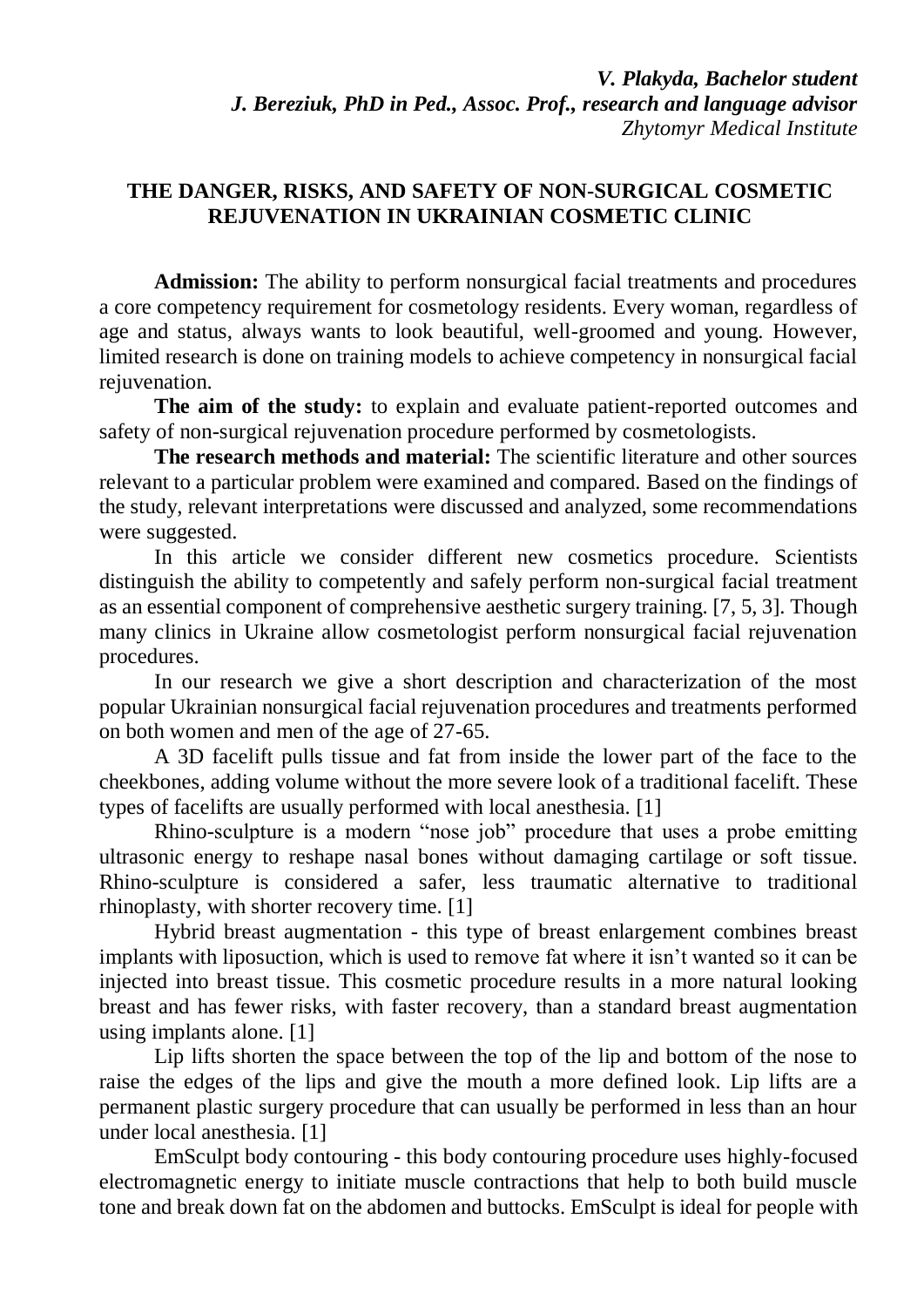lower body mass index who want to reduce fat in hard-to-target areas and improve muscle definition. [1]

Brow lamination is all the rage these days as this temporary, non-invasive alternative to microblading offers a great solution to brow concerns. The process is said to be like a perm for your brows — only instead of curls, there  $\&$  apos; a setting lotion that helps the lil hairs stay up (when brushed forward) — and lasts for about six weeks. Because this process does require rather harsh chemicals, folkx with eczema or skin sensitivities may want to consult with a professional before trying this trending beauty treatment. [3]

Trending up, lip blushing is essentially a semi-permanent lip stain — a cosmetic tattoo that is said to colour correct while enhancing the shape and size of your lips (some say it even helps with asymmetry). The results leave lips with a more natural look after the healing process is done — while still offering the aesthetic of fuller, plumper lips. [4]

Lip injections are ever popular for transforming, not just lips, but the way face look in general. Injectables can contain commercial fillers like Juvederm, or fat that is removed from ones own body. After a topical numbing agent is applied to the area, the filler is injected in and around the lips and normal activities can be resumed immediately. [4]

The essence of the procedure smile correction consists a few simple botox injections placed in strategic locations will prevent the upper lip from raising excessively high when you smile and thus exposing the gum. [2]

Facial cleansing is one of the most popular procedures in cosmetology. It is performed to clean the skin from the stratum corneum of the upper epithelium, comedones, blackheads, milia, dirt (cosmetics, foundations, powders, etc.). Mechanical is deep, ultrasonic - more superficial. Often the skin condition requires a combination of these two techniques. [3]

Oxygen facials is the procedure in which used еhe high tech compression machine pushes oxygen and other small-moleculed skincare products (like hyaluronic acid, vitamin treatments and botanicals) into the skin via a pressurized stream of air. While these treatments are not as pampering as an ordinary facial, they are said to bring balance back to the skin, lessen the appearance of fine lines, make tone brighter and plump the skin. [3]

Botox continues to take the lead in non-invasive cosmetic treatments. This injectable treatment relaxes facial muscles with a subtle yet effective result. Considering this quick, relatively painless procedure can be done during your lunch break, and make you look instantly refreshed and well-rested, it's no wonder it's so popular. [3]

Mesotherapy is a broad term for a non-invasive cosmetic technique that involves multiple injections of pharmaceuticals, vitamins, homeopathics, hormones or enzymes to tighten the skin, treat hair loss, minimize cellulite, and lighten pigmented skin, among others. There is little research to back the use of mesotherapy and it is not FDAapproved. Despite this, many people take the chance and try mesotherapy making it very popular in the world of non-surgical cosmetic enhancements. [4]

Body contouring is a procedure using the Velashape III body contouring machine, which combines four anti-cellulite technologies and skin tightening. The machine heats up fat cells, connective tissue and collagen fibers, which with multiple treatments, can improve elasticity, minimize cellulite and improve skin texture. [3]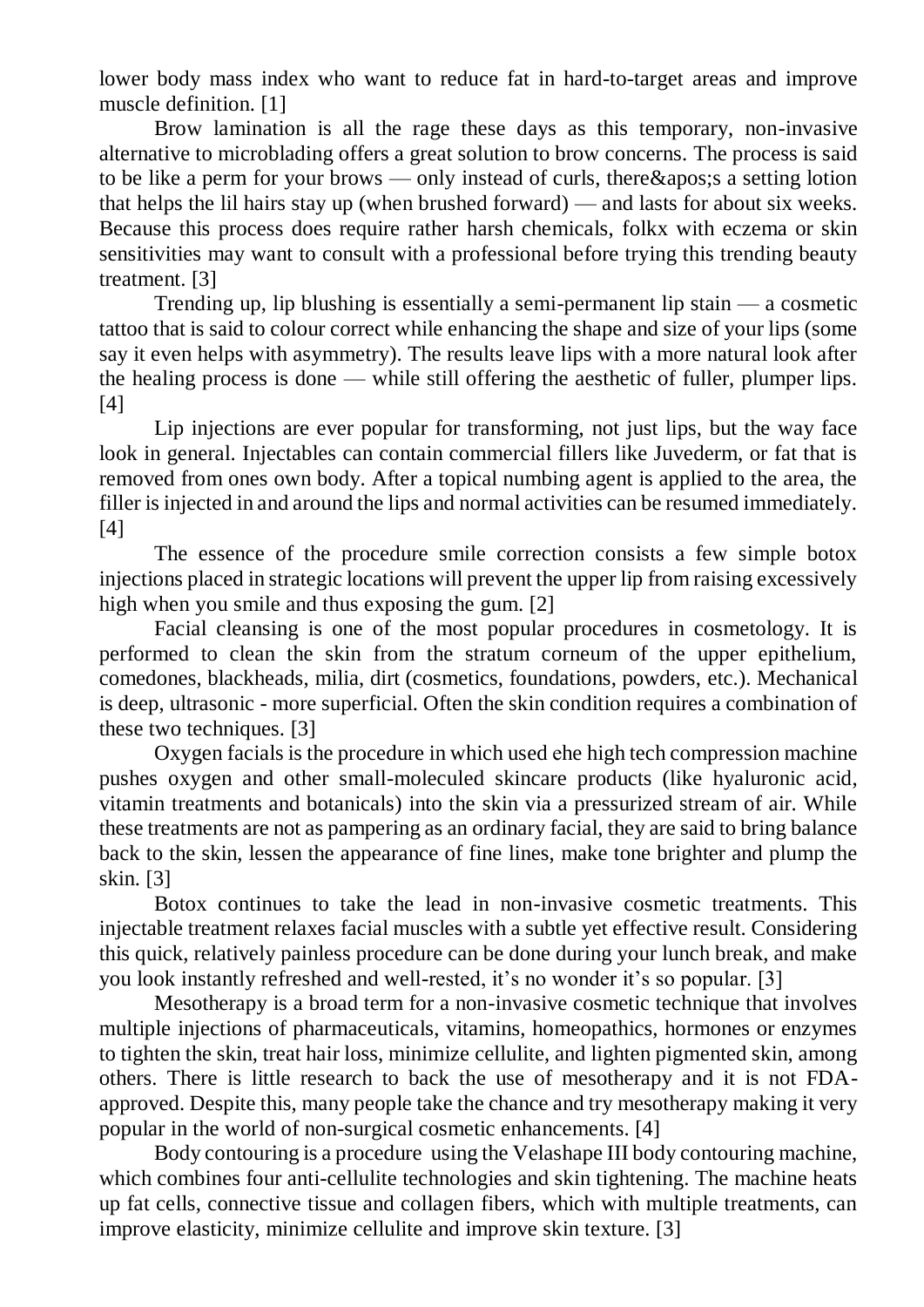Finally, I want to report on a modern cosmetic procedure that helps to lose weight and is currently used in Ukraine

Cryolipolysis, commonly referred to as "CoolSculpting" by patients, uses cold temperature to break down fat cells. The fat cells are particularly susceptible to the effects of cold, unlike other types of cells. While the fat cells freeze, the skin and other structures are spared from injury. After an assessment of the dimensions and shape of the fatty bulge to be treated, an applicator of the appropriate size and curvature is chosen. The area of concern is marked to identify the site for applicator placement. A gel pad is placed to protect the skin. The applicator is applied and the bulge is vacuumed into the hollow of the applicator. The temperature inside the applicator drops, and as it does so, the area numbs. After the hour-long treatment, the vacuum turns off, the applicator is removed and the area is massaged, which may improve the final results. [6]

According to studied literature, the injured fat cells are gradually eliminated by the body over 4 to 6 months. During that time the fatty bulge decreases in size, with an average fat reduction of about 20 percent. [6]

Research results: Summary statistics were tabulated via established methods. The following diagram show the most popular cosmetic treatment and non-surgical rejuvenation procedures in Ukraine.

Nonsurgical facial rejuvenation procedures with neuromodulators and soft-tissue fillers remain the most requested and prevalent aesthetic procedures in Ukraine. According our study, some procedures have a small percentage of popularity among Ukrainian citizens, this is due to the fact that they are quite expensive and people cannot afford it. Facial rejuvenation with non-surgical procedures, including neuromodulators and soft-tissue fillers, can be performed by cosmetologists and provide high levels of satisfaction and improvements in multiple domains of health-related quality of life without compromising patient safety.

**Conclusion:** Cosmetic procedures help to emphasize the beauty and hide flaws, you need always carefully study the procedure, do not succumb to discounts or cosmetic offers because you get what you pay for, and certainly don't want your health to end up paying for it.

## **REFERENCES**

1. "8 popular and new cosmetic procedures to enhance your beauty in 2020" [Електронний ресурс]. Режим доступу: [https://www.carecredit.com/well](https://www.carecredit.com/well-u/health-wellness/8-popular-and-new-cosmetic-procedures/)[u/health-wellness/8-popular-and-new-cosmetic-procedures/](https://www.carecredit.com/well-u/health-wellness/8-popular-and-new-cosmetic-procedures/)

2. "17 cosmetic procedures to look younger" [Електронний ресурс]. Режим доступу: [https://timesofindia.indiatimes.com/life-style/beauty/17-cosmetic](https://timesofindia.indiatimes.com/life-style/beauty/17-cosmetic-procedures-to-look-younger/articleshow/10278569.cms)[procedures-to-look-younger/articleshow/10278569.cms](https://timesofindia.indiatimes.com/life-style/beauty/17-cosmetic-procedures-to-look-younger/articleshow/10278569.cms)

3. "17 Non-Surgical Cosmetic Treatments Popular in 2021" [Електронний ресурс]. Режим доступу: [https://www.slice.ca/15-non-surgical-cosmetic-treatments](https://www.slice.ca/15-non-surgical-cosmetic-treatments-popular-in-2019-remake/)[popular-in-2019-remake/](https://www.slice.ca/15-non-surgical-cosmetic-treatments-popular-in-2019-remake/)

4. "15 Non-Surgical Cosmetic Procedures You Can Get Without Breaking the Bank in 2021" [Електроннийресурс]. Режим доступу[:https://www.everlastwellness.co](https://www.everlastwellness.com/15-non-surgical-cosmetic-procedures-you-can-get-without-breaking-the-bank-in-2021/) [m/15-non-surgical-cosmetic-procedures-you-can-get-without-breaking-the-bank-in-](https://www.everlastwellness.com/15-non-surgical-cosmetic-procedures-you-can-get-without-breaking-the-bank-in-2021/)[2021/](https://www.everlastwellness.com/15-non-surgical-cosmetic-procedures-you-can-get-without-breaking-the-bank-in-2021/)